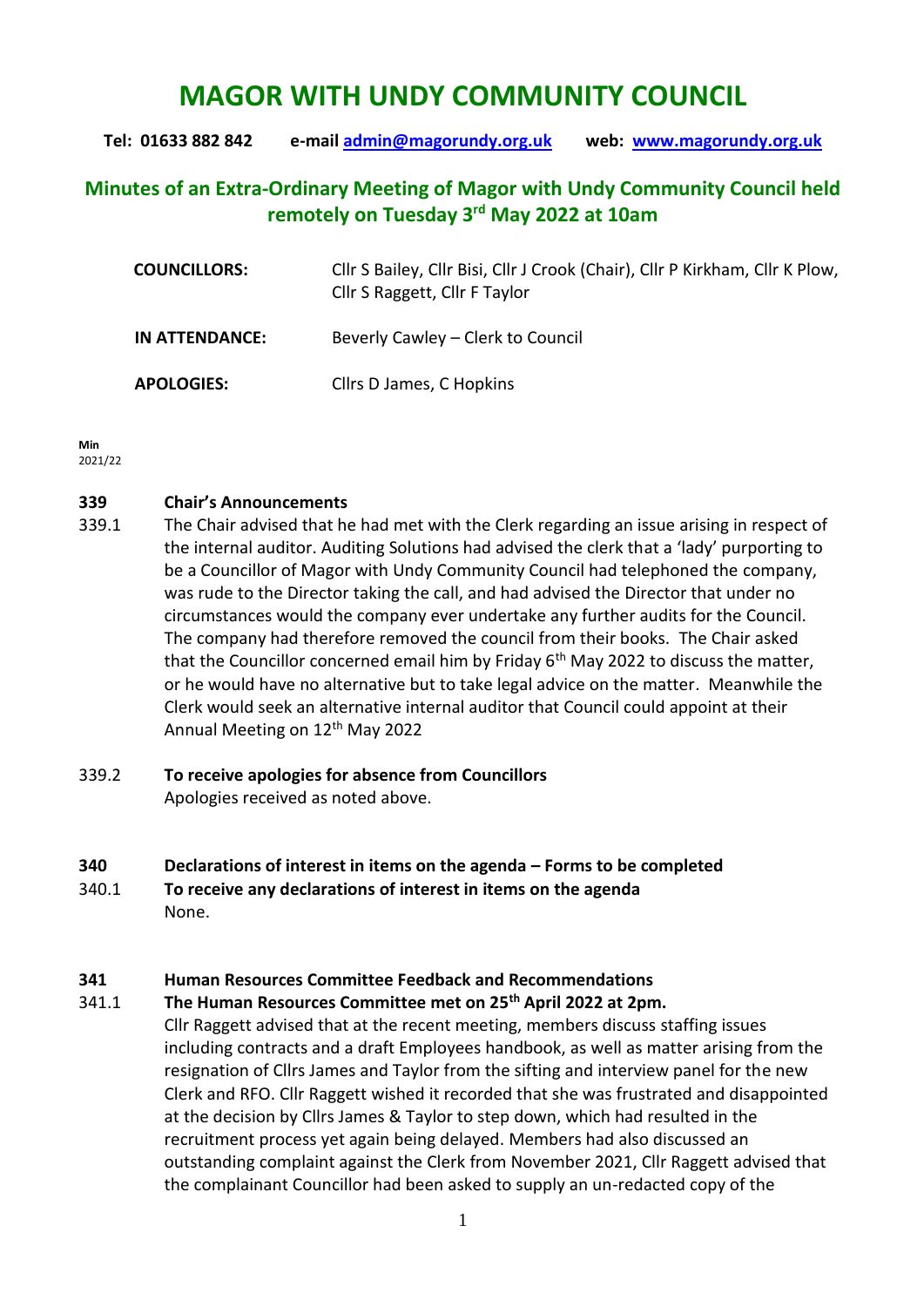complaint, but so far this had not been forthcoming to enable the matter to be resolved informally.

# 341.2 **Employment Contracts**

341.2.1 **To note and consider recommendations from the HR Committee:**

*"To recommend to Full Council that they accept the draft employment contracts in respect of the Litter pickers and that they be placed at Spinal Column Point 1 for rate of pay purposes."*

The Clerk had already consulted with the Litter pickers regarding the proposed new contracts.

*Resolved: To accept the draft employment contracts in respect of the Litter Pickers, placing them on Spinal Column Point 1 for rate of pay purposes. The Clerk would implement these with immediate effect.*

# 341.3 **Employee Handbook**

341.3.1 **To note and consider recommendations from the HR Committee:** *"To recommend to Full Council that they accept the proposed handbook for employees, and that each member of staff be issued with a copy."*

> *Resolved: To accept the proposed handbook for employees and issue each member of staff with a copy at the earliest opportunity.*

### 341.4 **Recruitment & Selection**

- 341.4.1 **To note that following the resignation of Cllrs Taylor and James from the 'named' Sifting and Selection Panel (refers EXOM 28/03/22 Min No 311.3) the remaining panel were unable to proceed with sifting the job applications received.** Noted.
- 341.4.2 **To note that the Recruitment & Selection Policy states on the matter of 'Selection and Interview': "The interview panel should consist of two (2) members of the Human Resources Committee, plus one other Councillor and/or the professional HR consultant (if applicable), and such other panel members as Council deems necessary.** Noted.
- 341.4.3 **To discuss and agree how to proceed with the sifting, selection and interview, as the remaining named panel members cannot proceed as per EXOM 28/03/22 Min No 311.3 and in line with the Council's Recruitment and Selection Policy.** Members were conscious that a new Council would take over as of the 9<sup>th</sup> May, and that the remaining members of the sifting and interview panel would no longer be part of the Council.

*Resolved: That the matter of the sifting and interview panel be added to the agenda of the Annual Meeting, at an appropriate point, for the new Council to make any decision.*

### **342 Date of Next Meeting**

342.1 Annual Meeting – Thursday  $12<sup>th</sup>$  May 2022 at 7pm